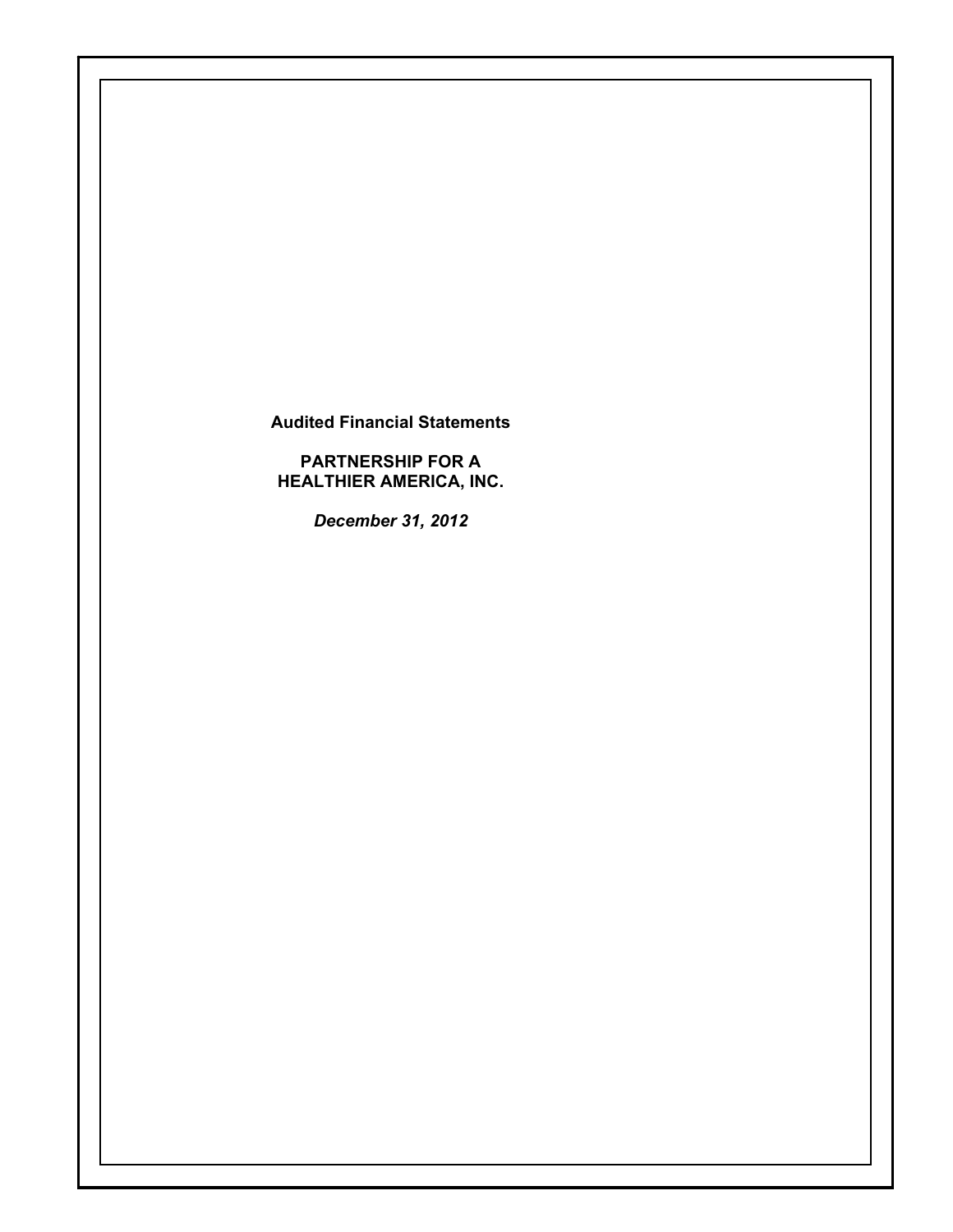# **Contents**

| Independent Auditor's Report      |          |
|-----------------------------------|----------|
| <b>Financial Statements</b>       |          |
| Statements of financial position  | 2        |
| Statements of activities          | 3        |
| Statements of cash flows          | 4        |
| Notes to the financial statements | $5 - 11$ |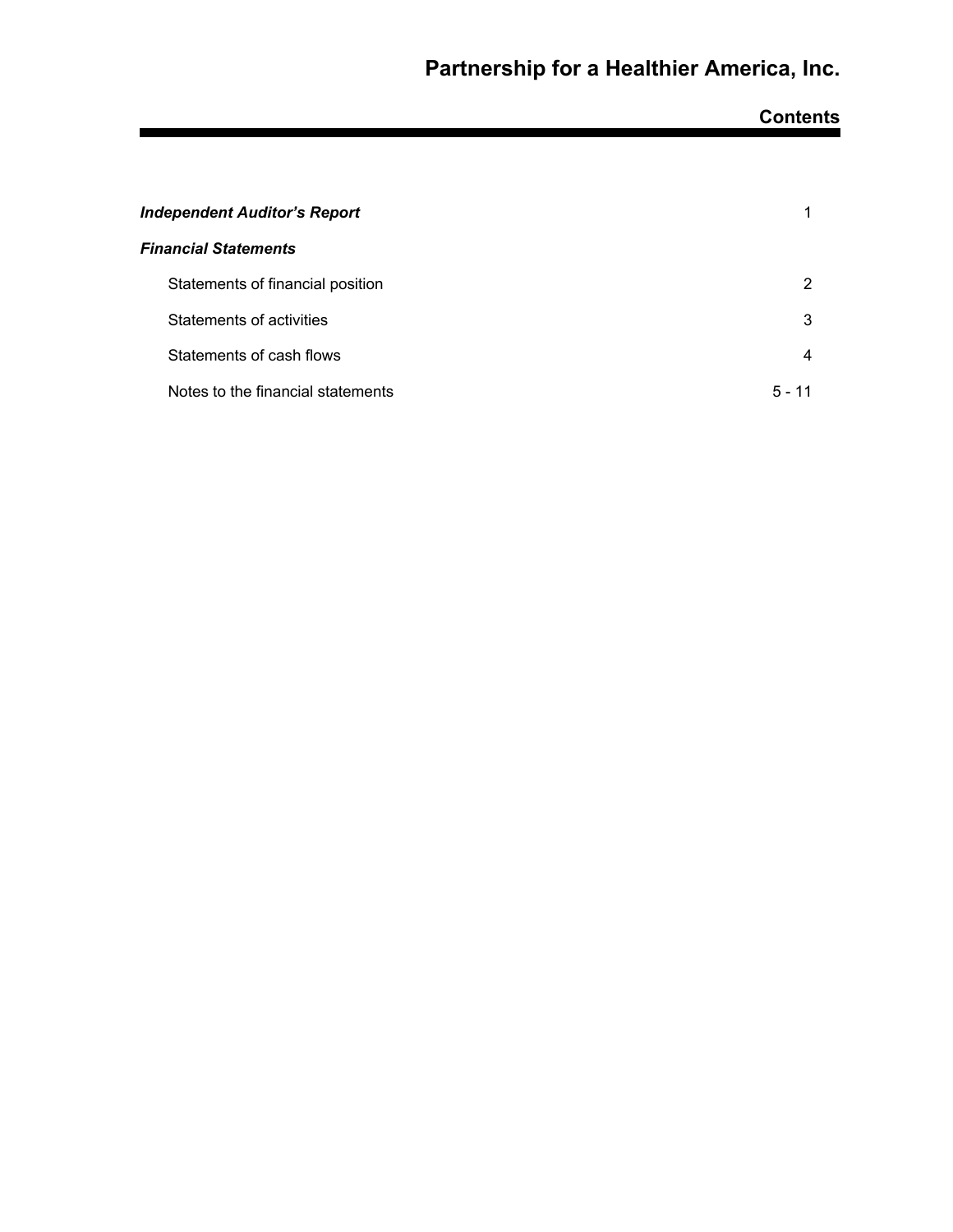

A Professional Corporation

Certified Public Accountants and Consultants

 $\mathcal{L} = \mathcal{L} \times \mathcal{L} \times \mathcal{L}$ 

2021 L Street, NW

and a state

**SUITE 400** 

and a state

WASHINGTON, DC

20036

 $\mathcal{L}^{\pm}$  ,  $\mathcal{L}^{\pm}$  ,  $\mathcal{L}^{\pm}$  ,  $\mathcal{L}^{\pm}$ 

**TELEPHONE** 

202/293-2200

 $\mathcal{L}^{\mathcal{A}}$  ,  $\mathcal{L}^{\mathcal{A}}$  ,  $\mathcal{L}^{\mathcal{A}}$  ,  $\mathcal{L}^{\mathcal{A}}$ 

**FACSIMILE** 

202/293-2208

and a state

## **Independent Auditor's Report**

To the Board of Directors Partnership for a Healthier America, Inc.

We have audited the accompanying financial statements of Partnership for a Healthier America, Inc. (PHA), which comprise the statements of financial position as of December 31, 2012 and 2011 and the related statements of activities and cash flows for the years then ended, and the related notes to the financial statements.

#### **Management's Responsibility for the Financial Statements**

Management is responsible for the preparation and fair presentation of these financial statements in accordance with accounting principles generally accepted in the United States of America; this includes the design, implementation, and maintenance of internal control relevant to the preparation and fair presentation of financial statements that are free from material misstatement, whether due to fraud or error.

#### **Auditor's Responsibility**

Our responsibility is to express an opinion on these financial statements based on our audits. We conducted our audits in accordance with auditing standards generally accepted in the United States of America. Those standards require that we plan and perform the audits to obtain reasonable assurance about whether the financial statements are free of material misstatement.

An audit involves performing procedures to obtain audit evidence about the amounts and disclosures in the financial statements. The procedures selected depend on the auditor's judgment, including the assessment of the risks of material misstatement of the financial statements, whether due to fraud or error. In making those risk assessments, the auditor considers internal control relevant to PHA's preparation and fair presentation of the financial statements in order to design audit procedures that are appropriate in the circumstances, but not for the purpose of expressing an opinion on the effectiveness of PHA's internal control. Accordingly, we express no such opinion. An audit also includes evaluating the appropriateness of accounting policies used and the reasonableness of significant accounting estimates made by management, as well as evaluating the overall presentation of the financial statements.

We believe that the audit evidence we have obtained is sufficient and appropriate to provide a basis for our audit opinion.

#### **Opinion**

In our opinion, the financial statements referred to above present fairly, in all material respects, the financial position of Partnership for a Healthier America, Inc. as of December 31, 2012 and 2011, and the changes in its net assets and its cash flows for the years then ended in conformity with accounting principles generally accepted in the United States of America.

Tate & Tryon

May 6, 2013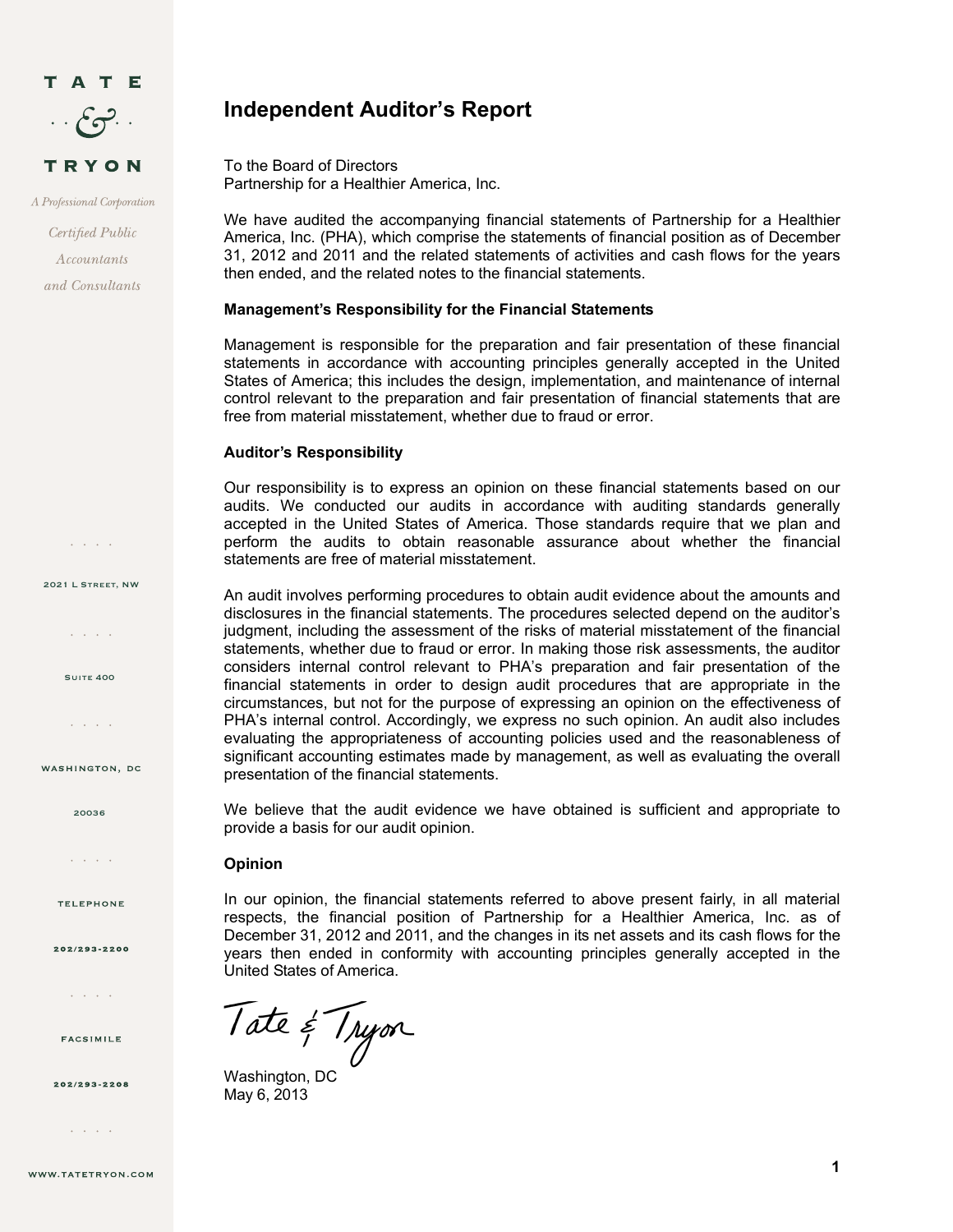| December 31,                            | 2012            | 2011            |
|-----------------------------------------|-----------------|-----------------|
| <b>Assets</b>                           |                 |                 |
| Cash - Note B                           | \$<br>3,151,247 | \$<br>2,146,481 |
| Receivables - Note C                    | 1,851,243       | 2,283,568       |
| Prepaid expenses and other assets       | 153,099         | 45,894          |
| Property and equipment - Note D         | 43,751          | 55,335          |
| <b>Total assets</b>                     | \$<br>5,199,340 | \$<br>4,531,278 |
|                                         |                 |                 |
| Liabilities and net assets              |                 |                 |
| Liabilities                             |                 |                 |
| Accounts payable and accrued expenses   | \$<br>339,058   | \$<br>239,895   |
| Deferred revenue                        | 303,479         |                 |
| Deferred rent - Note H                  | 15,461          | 34,748          |
| <b>Total liabilities</b>                | 657,998         | 274,643         |
| Commitments and contingencies - Note H  |                 |                 |
| Net assets - Note E                     |                 |                 |
| Unrestricted                            | 2,399,997       | 1,675,266       |
| Temporarily restricted                  | 2,141,345       | 2,581,369       |
| Total net assets                        | 4,541,342       | 4,256,635       |
| <b>Total liabilities and net assets</b> | \$<br>5,199,340 | \$<br>4,531,278 |

## **Statements of Financial Position**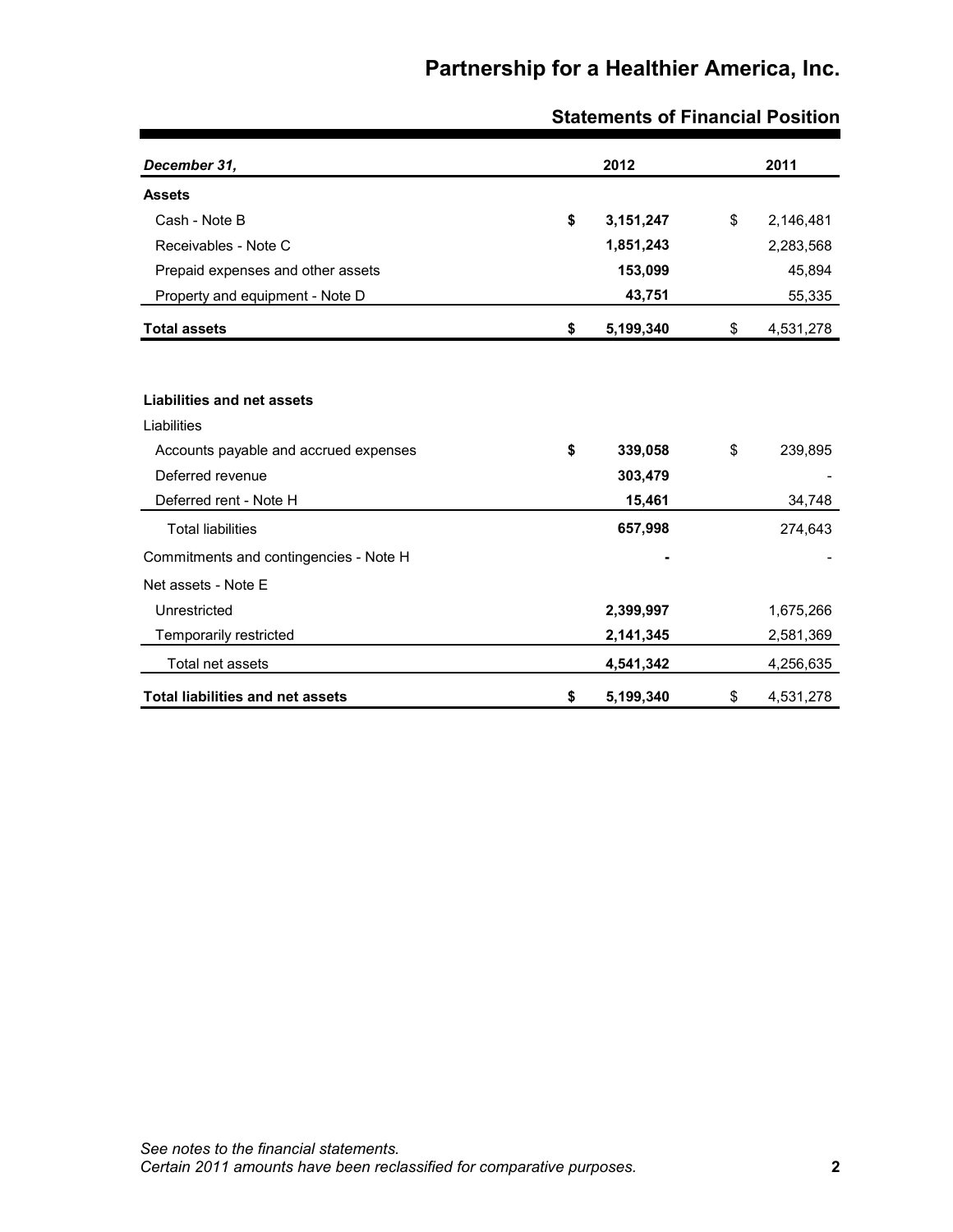| Year Ended December 31,                        | 2012            | 2011            |
|------------------------------------------------|-----------------|-----------------|
| <b>Unrestricted activities</b>                 |                 |                 |
| Revenue and support                            |                 |                 |
| Commitment and evaluation fees                 | \$<br>755,555   | \$              |
| In-kind contributions - Note F                 | 13,250          | 11,084          |
| Interest income                                | 3,495           | 8,798           |
| Contributions                                  | 762             | 40,863          |
| Summit                                         |                 | 376,450         |
|                                                | 773,062         | 437,195         |
| Net assets released from restrictions - Note E | 3,589,734       | 3,057,595       |
| Total revenue and support                      | 4,362,796       | 3,494,790       |
| Expense                                        |                 |                 |
| Program services                               |                 |                 |
| Communications                                 | 532,642         | 217,462         |
| Program development                            | 432,972         | 389,402         |
| Physical activity                              | 406,145         |                 |
| Summit                                         | 406,032         | 931,206         |
| <b>Play Streets</b>                            | 284,645         |                 |
| Chef's Move!                                   | 280,526         | 1,255,313       |
| Other programs                                 | 253,798         | 297,669         |
| Verification                                   | 238,214         |                 |
| Food and nutrition                             | 188,079         |                 |
| Healthcare                                     | 111,226         |                 |
| Total program services                         | 3,134,279       | 3,091,052       |
| Supporting services                            |                 |                 |
| General and administrative                     | 457,298         | 759,077         |
| Fund raising                                   | 46,488          |                 |
| Total supporting services                      | 503,786         | 759,077         |
| Total expense                                  | 3,638,065       | 3,850,129       |
| Change in unrestricted net assets              | 724,731         | (355, 339)      |
| <b>Temporarily restricted activities</b>       |                 |                 |
| Contributions - Note B                         | 3,149,710       | 448,000         |
| Net assets released from restrictions - Note E | (3,589,734)     | (3,057,595)     |
| Change in temporarily restricted net assets    | (440, 024)      | (2,609,595)     |
| Change in net assets                           | 284,707         | (2,964,934)     |
| Net assets, beginning of year                  | 4,256,635       | 7,221,569       |
| Net assets, end of year                        | 4,541,342<br>\$ | 4,256,635<br>\$ |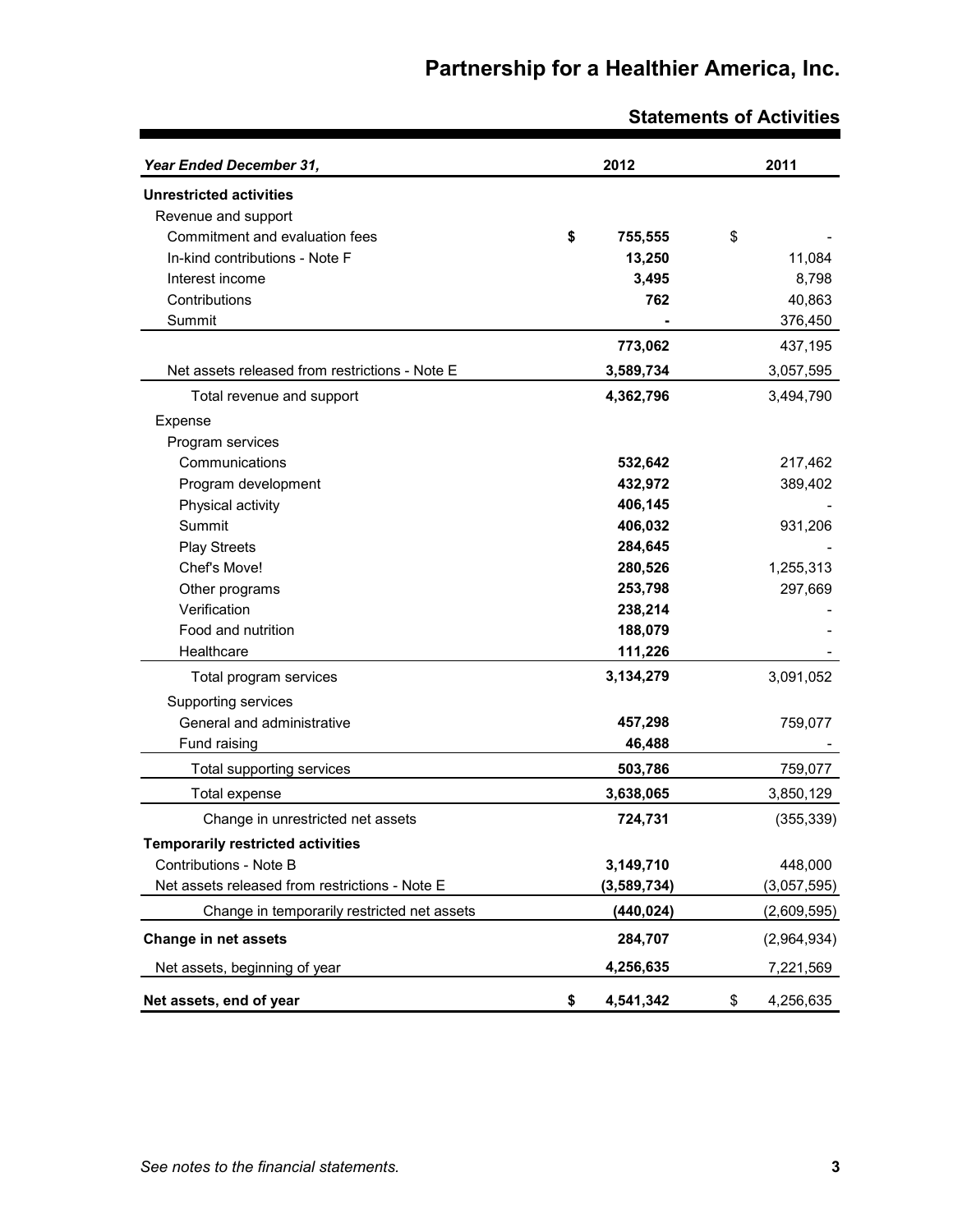| Year Ended December 31,                              | 2012            | 2011              |
|------------------------------------------------------|-----------------|-------------------|
| Cash flows from operating activities                 |                 |                   |
| Change in net assets                                 | \$<br>284,707   | \$<br>(2,964,934) |
| Adjustments to reconcile change in net assets to net |                 |                   |
| cash provided by operating activities:               |                 |                   |
| Depreciation and amortization                        | 21,604          | 15,492            |
| Change in discount on grants receivable              | (5,000)         | (23,000)          |
| Changes in assets and liabilities:                   |                 |                   |
| Receivables                                          | 437,325         | 2,834,922         |
| Prepaid expenses and other assets                    | (107, 205)      | (39,075)          |
| Accounts payable and accrued expenses                | 99,163          | 157,982           |
| Deferred revenue                                     | 303,479         |                   |
| Deferred rent                                        | (19, 287)       | 34,748            |
| Total adjustments                                    | 730,079         | 2,981,069         |
| Net cash provided by operating activities            | 1,014,786       | 16,135            |
| Cash flows from investing activities                 |                 |                   |
| Purchases of property and equipment                  | (10, 020)       | (56, 554)         |
| Net increase (decrease) in cash                      | 1,004,766       | (40, 419)         |
| Cash, beginning of year                              | 2,146,481       | 2,186,900         |
| Cash, end of year                                    | \$<br>3,151,247 | \$<br>2,146,481   |

## **Statements of Cash Flows**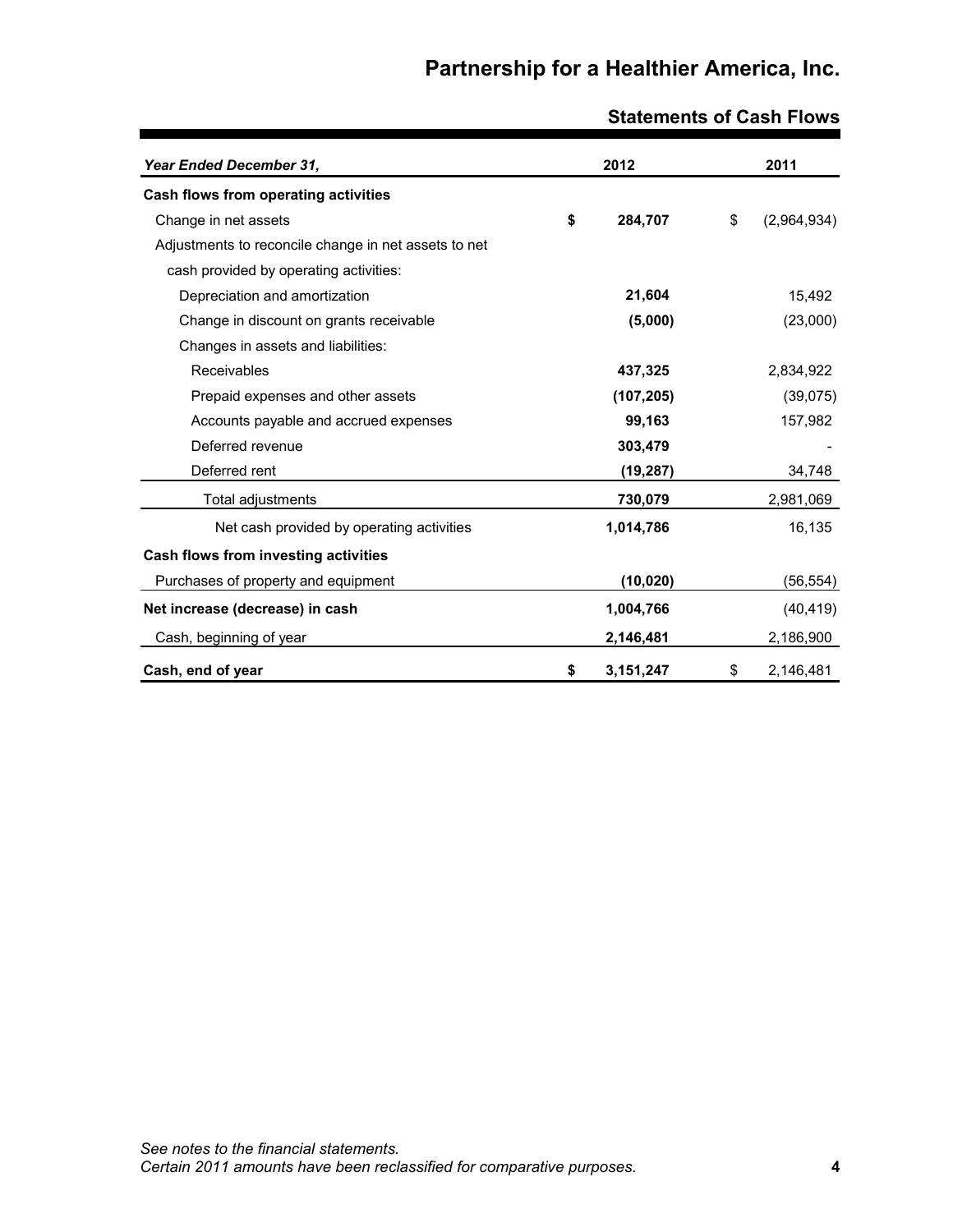#### **A. ORGANIZATION AND SUMMARY OF SIGNIFICANT ACCOUNTING POLICIES**

*Organization:* Partnership for a Healthier America, Inc. (PHA) was incorporated on January 13, 2010 in the state of Delaware as a nonprofit corporation. PHA is devoted to working with the private sector to ensure the health of our nation's youth by solving the childhood obesity crisis. PHA brings together public, private and nonprofit leaders to broker meaningful commitments and develop strategies to end childhood obesity. Most importantly, PHA ensures that commitments made are commitments kept by working with unbiased, third parties to monitor and publicly report on the progress our partners are making to show everyone the progress we can make when we all work together.

*Income taxes:* PHA is exempt from the payment of income taxes on its exempt activities under Section 501(c)(3) of the Internal Revenue Code, and has been classified by the Internal Revenue Service as other than a private foundation within the meaning of Section 509(a)(1) of the Internal Revenue Code.

PHA believes that it has appropriate support for income tax positions taken. Therefore, management has not identified any uncertain income tax positions. Generally, income tax returns related to the years ended December 31, 2010 through 2012 remain open for examination by taxing authorities.

*Basis of accounting:* PHA prepares its financial statements on the accrual basis of accounting. Revenue, other than contributions, is recognized when earned and expense is recognized when the obligation is incurred.

*Use of estimates:* Preparation of financial statements in accordance with accounting principles generally accepted in the United States of America requires management to make estimates and assumptions that affect certain reported amounts and disclosures. Accordingly, actual results could differ from those estimates.

*Deferred revenue:* Revenue received in advance of the period in which it will be earned is reported as deferred revenue. Deferred revenue consists of registration fees, exhibit fees, and sponsorships for the 2013 Summit which will be recognized in the year in which the event occurs.

*Commitment and evaluation fees:* A major goal within PHA's strategic plan includes negotiating commitments from industry partners to promote healthy food choices. For example, PHA obtains commitments to reduce the number of calories in meals at a restaurant, or to promote healthy products over unhealthy ones in stores. As part of these agreements, PHA coordinates monitoring activities at various points over the life of the agreement to ensure the industry partner is fulfilling its commitment to promote healthy food choices. Depending on the terms of each agreement, the industry partners pay a commitment and / or an evaluation fee to PHA, which is intended to partially cover the costs of the monitoring activities.

*Contributions:* Contributions are recognized when unconditionally promised to or received by PHA. Contributions are recorded as unrestricted or temporarily restricted support depending upon the existence and/or nature of any donor restrictions. Within temporarily restricted net assets, amounts are reclassified to unrestricted net assets when a time restriction expires or when the purpose restriction is satisfied.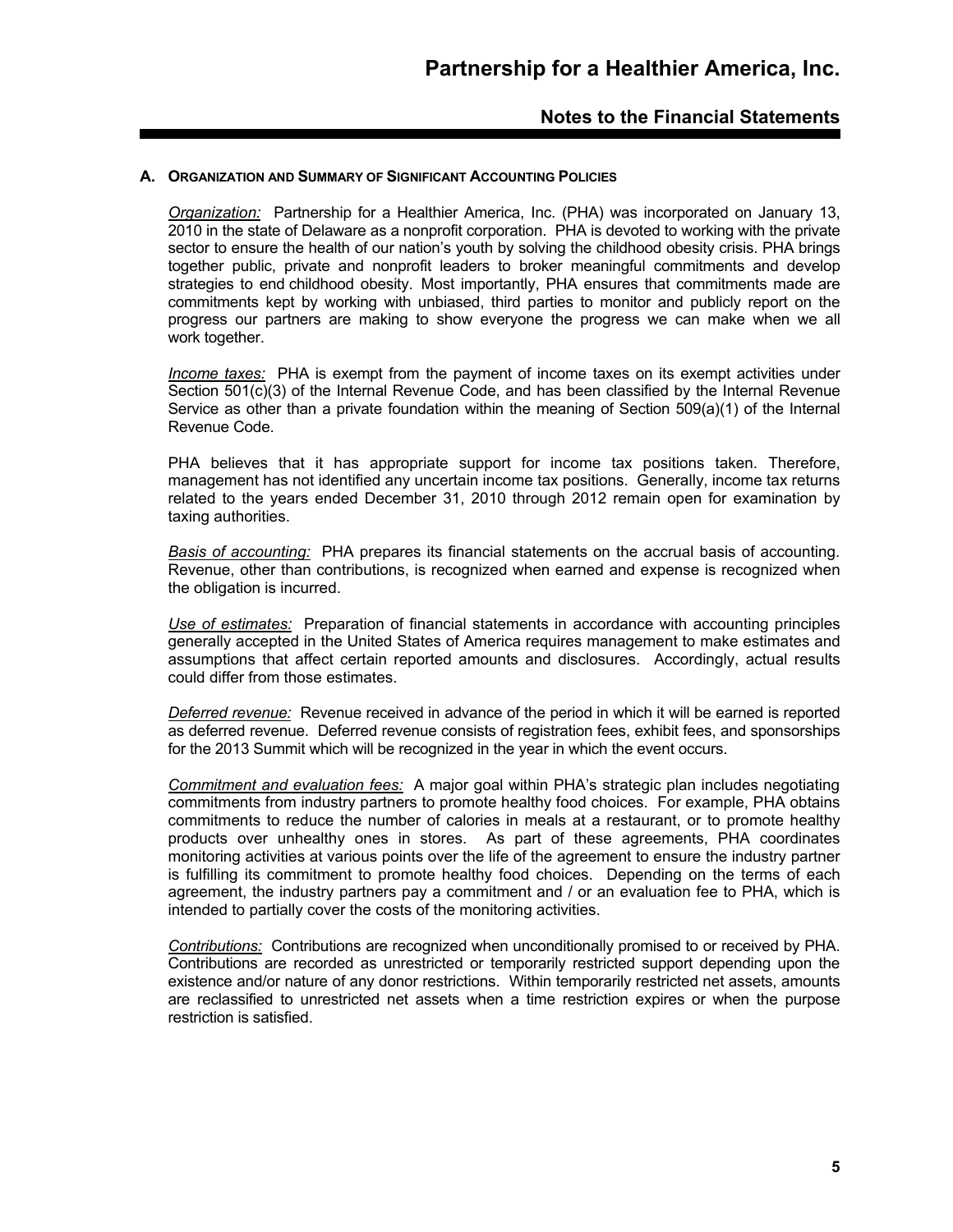#### **A. ORGANIZATION AND SUMMARY OF SIGNIFICANT ACCOUNTING POLICIES – CONTINUED**

*Program services:* Program services descriptions are as follows:

Communications: The communications program establishes PHA as a well-known organization and brand focused on brokering commitments with the private sector. The program also includes the creation of a website and related public relations and marketing materials.

Program development: Program development includes development and implementation of a strategic plan to guide organizational decision-making and long term sustainability.

Physical activity: PHA has focused on garnering commitments from private sector organizations to increase physical activity rates nationally. Recent commitments made by organizations including NIKE, Inc., Reebok and Varsity Brands, as well as previous commitments still being met by YMCA and others, all focus on combatting the national physical inactivity epidemic.

Summit: The 2011 Summit brought together leaders from the private sector, government, and non-profit organizations to help end childhood obesity. There was no 2012 Summit but indirect costs, such as personnel costs and occupancy, which relate to planning the next event are considered sunk costs and are expensed in the period incurred. Direct costs related to the 2013 Summit, which occurred in March 2013, have been deferred as prepaid expenses and will be recognized in the year the event occurs.

Play Streets: PHA has teamed up with the Blue Cross and Blue Shield Association to help make communities across America healthier by supporting the creation of Play Streets. Play Streets are roads closed to traffic and open to the community to encourage physical activity in ten cities during 2012 and 2013.

Chef's Move!: The Chef's Move! program teaches young people about nutrition and making balanced and healthy choices about the food they eat. The program pairs chefs with interested schools in their communities so together they can create healthy meals that meet the school's dietary guidelines and budgets, while teaching young people about nutrition and making balanced and healthy choices. As part of the program, cooking materials were donated from several partnering organizations and distributed to participating schools. This program is part of First Lady Michelle Obama's *Let's Move!* campaign.

Other programs: Other programs include PHA's efforts relating to the creation and development of a Founder's Committee, Blueprint for Action, and methodology for evaluation and performance metrics.

Verification: PHA works with unbiased, third party organizations to monitor and assist PHA in publicly reporting on the progress of its partners in an effort to ensure that commitments made are commitments kept.

Food and nutrition: PHA works to reverse the childhood obesity epidemic by assuring integration of nutrition principles and healthy food options into PHA commitments.

Healthcare: PHA is working with hospitals and hospital food providers to deliver more healthy options throughout their facilities. Additionally, PHA is working with electronic health record (EHR) providers to provide doctors with tools to identify, manage and track childhood obesity, and work with patients and their families on building healthier habits.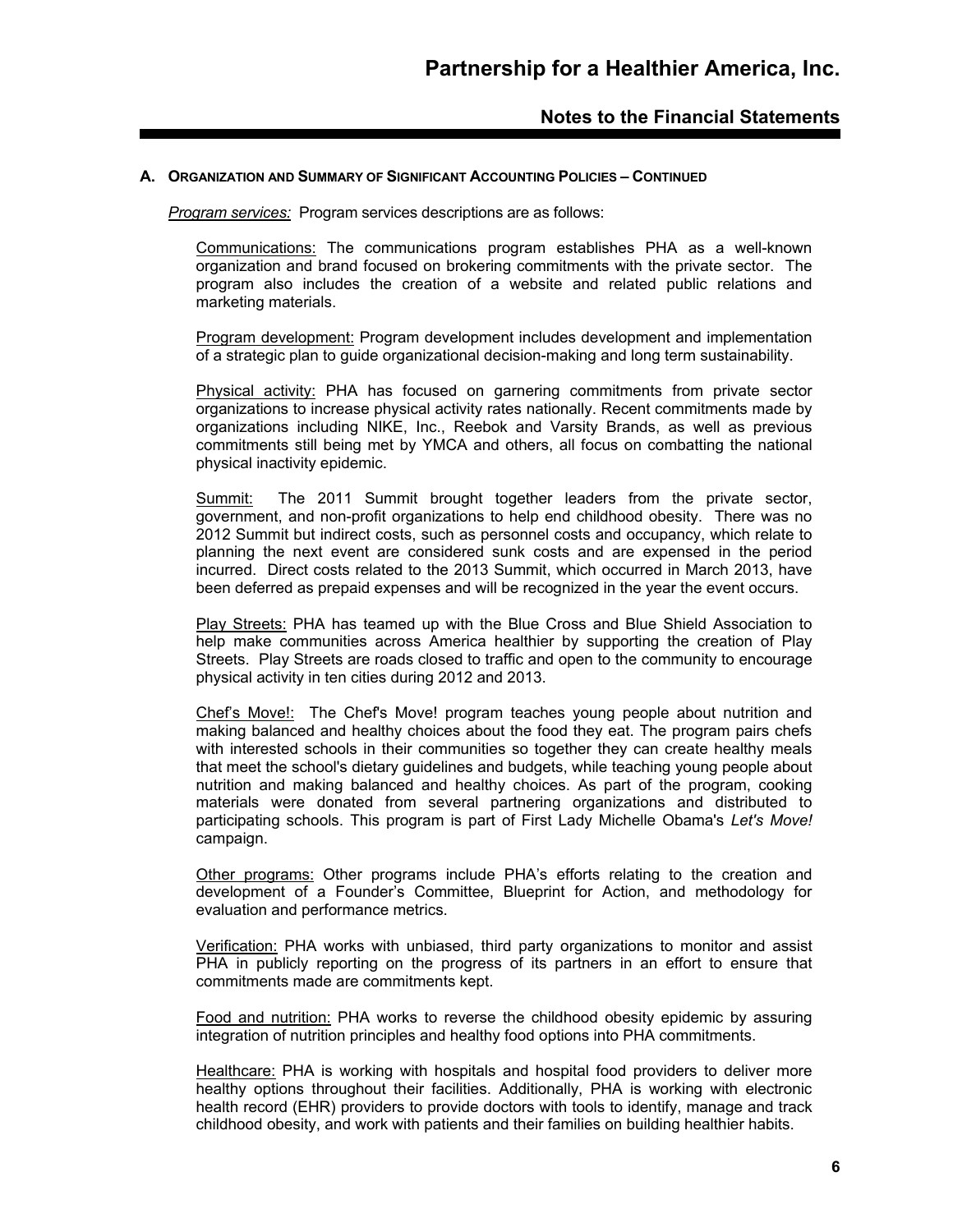#### **A. ORGANIZATION AND SUMMARY OF SIGNIFICANT ACCOUNTING POLICIES – CONTINUED**

*Supporting services:* Supporting services descriptions are as follows:

General and administrative:General and administrative includes activities necessary for the administrative processes and managing the financial responsibilities of PHA.

Fund raising: Fund raising includes activities that encourage and secure financial support for PHA.

*Functional allocation of expense:* The costs of providing various program and supporting services activities have been summarized on a functional basis in the statement of activities. Accordingly, certain costs have been allocated among the program and supporting services benefited.

*Subsequent events:* Subsequent events have been evaluated through May 6, 2013, which is the date the financial statements were available to be issued.

#### **B. CONCENTRATIONS**

*Credit risk:* PHA maintains a non-interest bearing operating account and an interest bearing money market account with a reputable financial institution. At times, certain balances held within these accounts may not be fully guaranteed or insured by the U.S. federal government. The uninsured portions of these accounts are backed solely by the assets of the underlying institution. Therefore, the failure of the underlying institution could result in financial loss to PHA. However, PHA has not experienced any such losses, and does not believe it is exposed to any significant financial risk on its cash balances.

*Contribution revenue:* Contribution revenue, one of PHA's largest sources of revenue, includes several large grants. Contribution revenue amounted to approximately 80% and 51% of total revenue during the years ended December 31, 2012 and 2011, respectively. Should one of the funders discontinue or decrease the support promised, PHA could face a significant decrease in net assets. However, management believes the founding funders continue to strongly support PHA.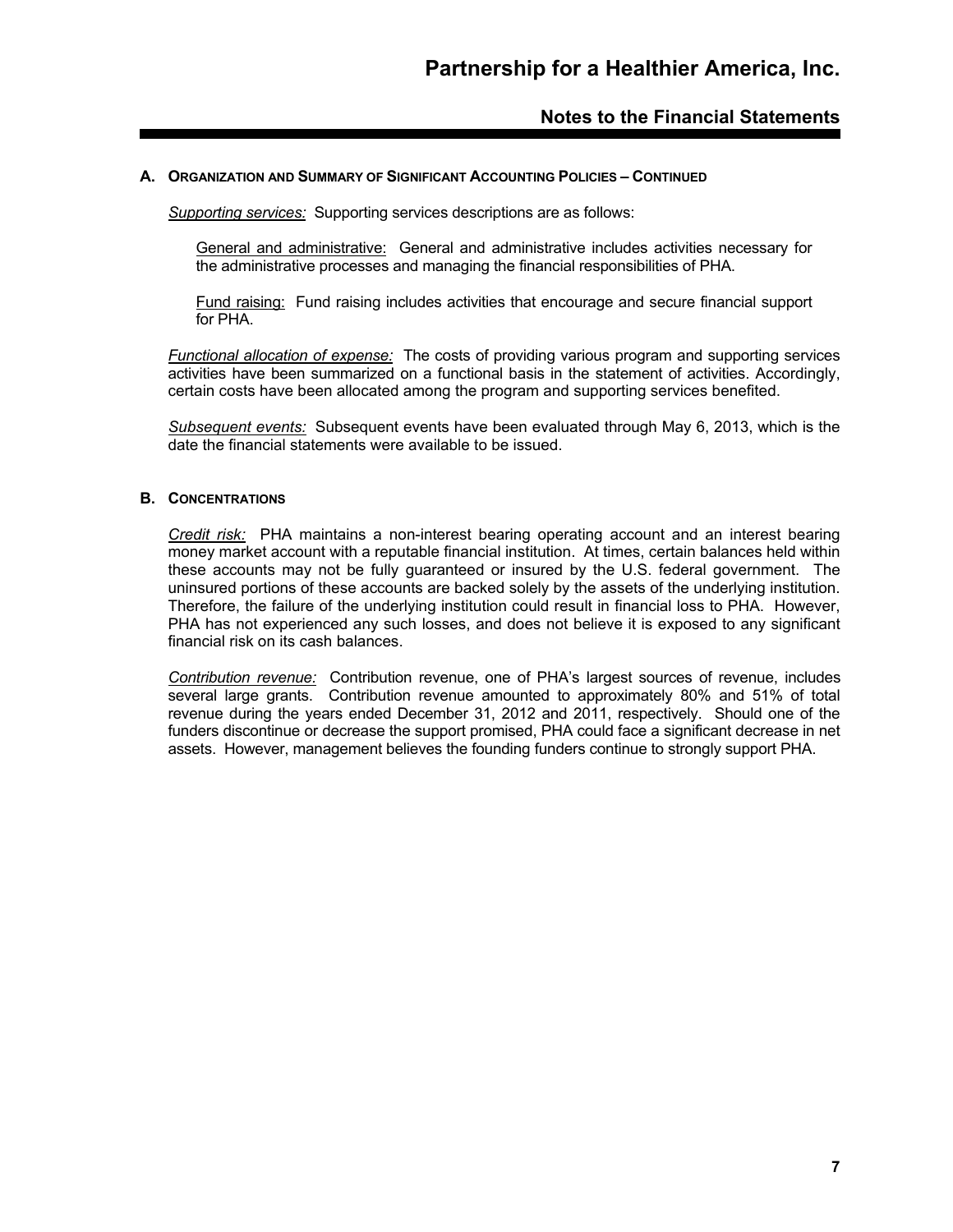#### **C. RECEIVABLES**

Receivables are presented at the gross, or face, amount due to PHA and management periodically reviews the status of all receivable balances for collectability. Each receivable balance is assessed based on management's knowledge of the customer or donor, PHA's relationship with the customer or donor, and the age of the receivable balance. As a result of these reviews, balances deemed to be uncollectible are charged directly to bad debt expense. Management believes that the use of the direct write-off method approximates the results that would be presented if an allowance for doubtful accounts had been recorded.

Receivables consist of the following at December 31,:

|                                    |    | 2012      | 2011            |
|------------------------------------|----|-----------|-----------------|
| Grants receivable                  | \$ | 1,738,355 | \$<br>1,933,042 |
| Other receivables                  |    | 112,888   | 75,000          |
| Promises to give                   |    | -         | 280,526         |
|                                    |    | 1,851,243 | 2,288,568       |
| Less discount to net present value |    | -         | (5,000)         |
|                                    | S  | 1,851,243 | \$<br>2,283,568 |
|                                    |    |           |                 |

*Grants receivable:* Grants receivable consist of several multi-year commitments to provide contributions to PHA from some of its founding funders which include The California Endowment, Kaiser Permanente, and The Robert Wood Johnson Foundation. Amounts expected to be collected in less than one year are recorded at net realizable value. Amounts expected to be collected in one to five years are recorded at the present value of their estimated future cash flows. The discount to net present value was calculated using a risk adjusted discount rate of 2%.

Grants receivable consist of the following at December 31,:

|                                    | 2012                     |    | 2011      |
|------------------------------------|--------------------------|----|-----------|
| Receivable in less than one year   | \$<br>1,655,355          | \$ | 1,683,042 |
| Receivable in one to five years    | 83,000                   |    | 250,000   |
|                                    | 1,738,355                |    | 1,933,042 |
| Less discount to net present value | $\overline{\phantom{0}}$ |    | (5,000)   |
|                                    | 1,738,355                | S  | 1,928,042 |

*Promises to give:* Promises to give were unconditional and consisted entirely of non-cash contributions of goods for the Chef's Move! program. During the years ended December 31, 2012 and 2011, the donated goods were received and, as a result, promises to give were reduced by the amount of goods received.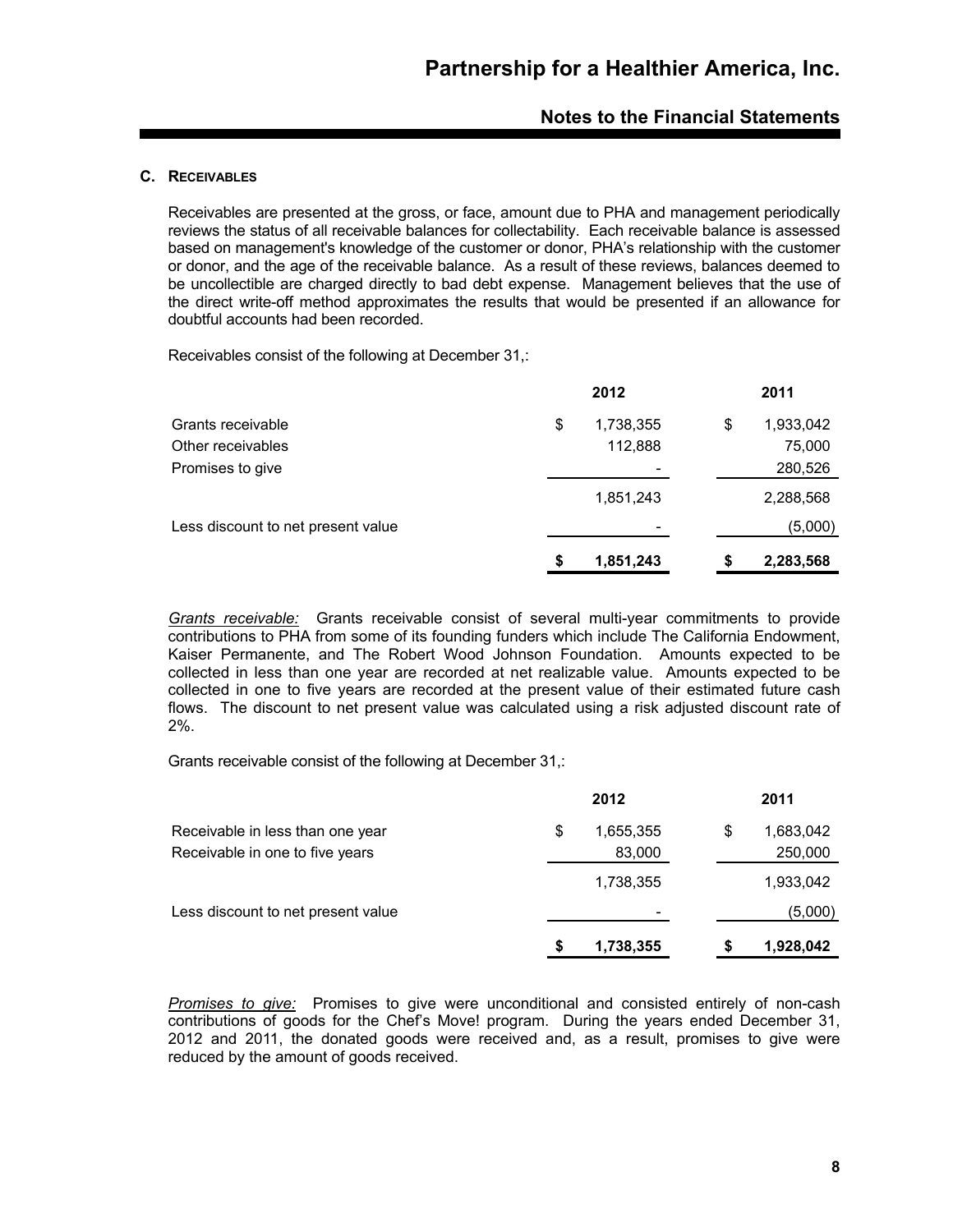#### **C. RECEIVABLES – CONTINUED**

*Conditional:* Conditional grants receivable totaled \$1,250,000 at December 31, 2011 and consisted of two additional grants from PHA's founding funders which both include a requirement that PHA comply with a reapplication process. In accordance with generally accepted accounting principles, conditional grants receivable and the related contribution revenue are not recorded until the conditions have been met. PHA had no conditional grants receivable at December 31, 2012.

#### **D. PROPERTY AND EQUIPMENT**

Acquisitions of property and equipment greater than \$1,000 are recorded at cost and depreciated or amortized using the straight-line method over the following useful lives: furniture and equipment  $-5$  to  $\overline{7}$  years; computer equipment - 3 years; website  $-3$  years; and leasehold improvements - lesser of the useful life of the asset or the remaining term of the lease.

Property and equipment consists of the following at December 31,:

|                                                | 2012         | 2011         |
|------------------------------------------------|--------------|--------------|
| Furniture and equipment                        | \$<br>34,065 | \$<br>31,069 |
| Computer equipment                             | 27,188       | 20,164       |
| Leasehold improvements                         | 11,504       | 11,504       |
| Website                                        | 10,990       | 10,990       |
|                                                | 83,747       | 73,727       |
| Less accumulated depreciation and amortization | (39,996)     | (18, 392)    |
|                                                | \$<br>43,751 | \$<br>55,335 |

#### **E. NET ASSETS**

*Unrestricted:* Net assets whose use is not restricted by donors, even though their use may be limited in other respects, such as by board designation. However, PHA has no board designated funds.

*Temporarily restricted:* Temporarily restricted net assets include those net assets whose use has been restricted either by an implied time restriction or by donors for a specified program. Temporarily restricted net assets consist of the following at December 31,:

|                    | 2012      |   | 2011      |
|--------------------|-----------|---|-----------|
| Time restricted    | 1,738,355 | S | 1,933,042 |
| Purpose restricted | 402,990   |   | 648,327   |
|                    | 2,141,345 | S | 2,581,369 |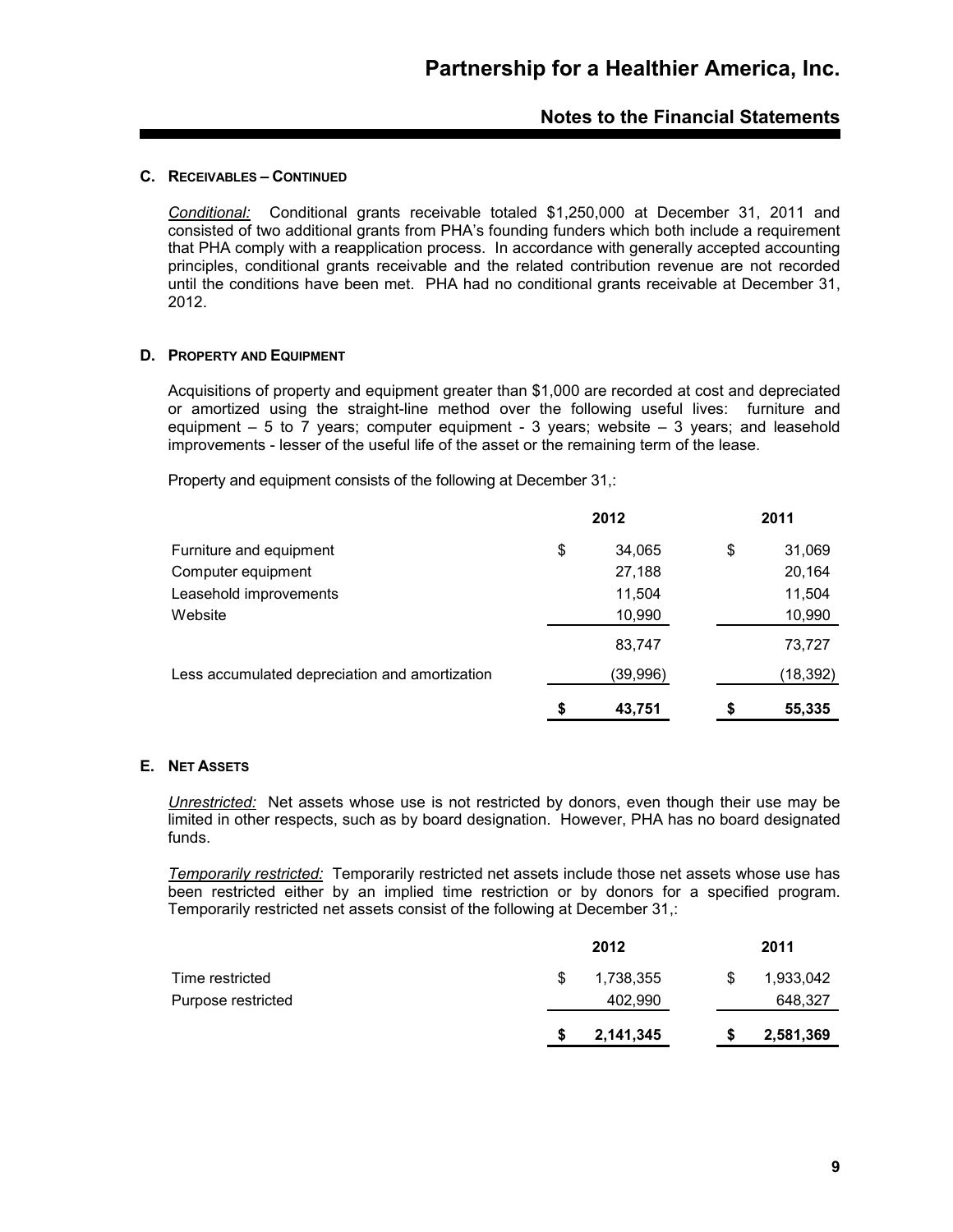#### **E. NET ASSETS - CONTINUED**

Net assets are released from restrictions either as a result of the expiration of a time restriction or due to the satisfaction of a purpose restriction. Net assets released from restrictions consist of the following for the years ended December 31,:

|                     |   | 2012      |    | 2011      |
|---------------------|---|-----------|----|-----------|
| Time restriction    | S | 3,094,397 | S. | 1,777,458 |
| Purpose restriction |   | 495,337   |    | 1,280,137 |
|                     |   | 3,589,734 |    | 3,057,595 |

#### **F. IN-KIND CONTRIBUTIONS**

*Recorded amounts:* Contributions of services are recognized as in-kind contributions in accordance with generally accepted accounting principles. Donated services are recognized at fair value if the services (a) create or enhance non-financial assets or (b) require specialized skills, are performed by people with those skills, and would otherwise have been purchased by PHA.

In-kind contributions of services consist of the following for the years ended December 31,:

|            |    | 2012   |    | 2011                     |
|------------|----|--------|----|--------------------------|
| Legal      | \$ | 8,750  | \$ | ۰                        |
| Consulting |    | 4,000  |    | $\overline{\phantom{0}}$ |
| Accounting |    | 500    |    | 11,084                   |
|            | S  | 13,250 | Ð  | 11,084                   |

*Unrecorded amounts:* PHA relies on contributions of both time and expertise from its pool of volunteers. In particular, volunteers work on PHA's programs and fund raising activities. PHA's volunteers donate hundreds of hours of service, the total value of which cannot be easily calculated or estimated, yet these volunteers contribute significantly to the work, impact, and success of PHA. These volunteer services have not been reflected in the accompanying financial statements because the volunteer services provided do not meet the criteria necessary for recognition.

#### **G. RETIREMENT PLAN**

PHA sponsors a defined 401(k) savings plan which is available to all employees meeting certain eligibility requirements as defined by the plan document. Under the plan PHA makes contributions to the plan equal to employee contributions up to a limit of 4% of participant compensation. PHA's contributions totaled \$47,837 and \$30,663 for the years ended December 31, 2012 and 2011, respectively.